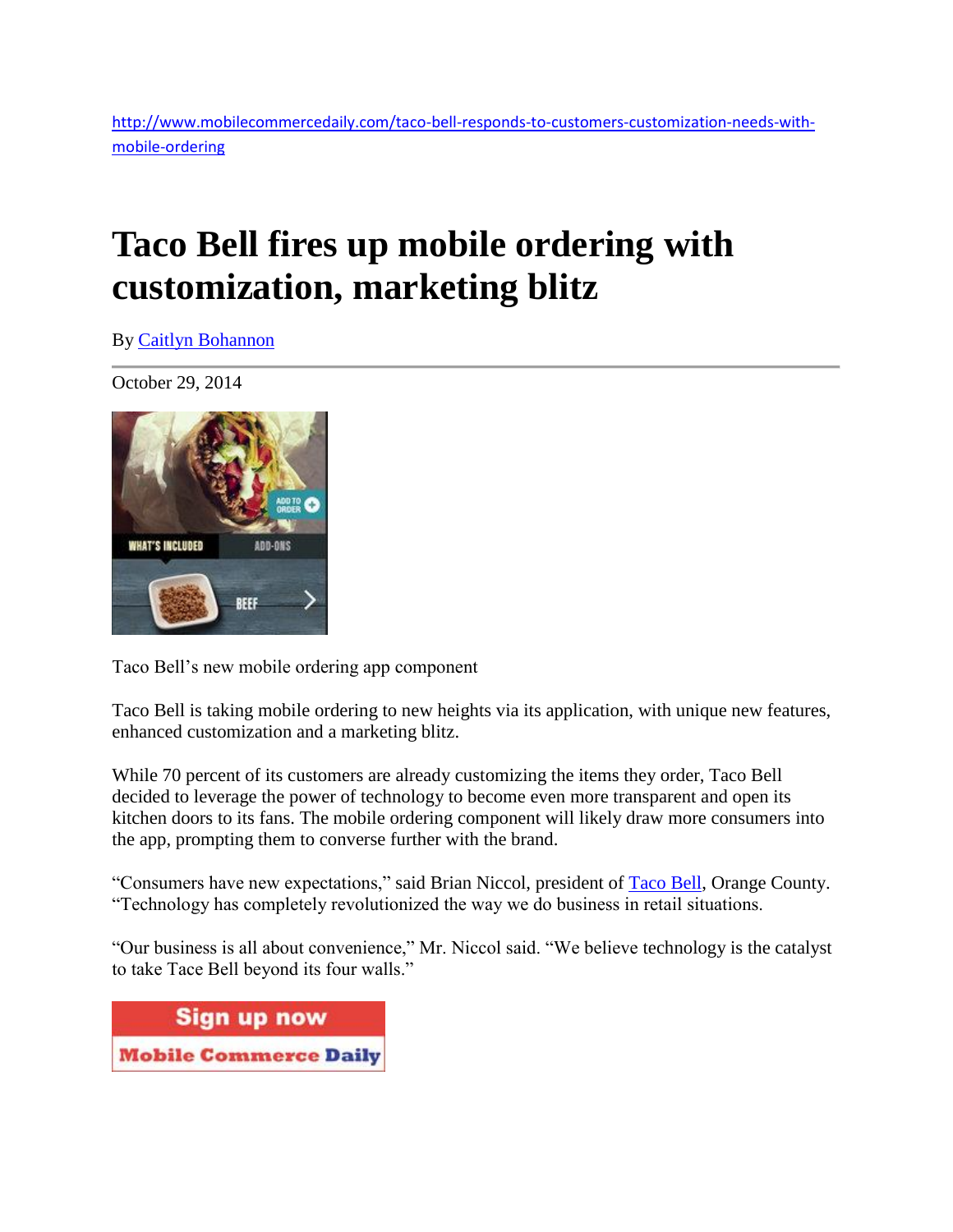Mr. Niccol announced the new mobile ordering capability during a live stream announcement yesterday.

## **Switching gears**

There has been a lot of buzz this year on mobile ordering.

The idea works well for Taco Bell because its customers are more than willing and ready to be able to customize their orders. Taco Bell's customers know what they like and create their own versions of menu items on their own.

While customization is of interest to Taco Bell's customers, it has been somewhat of a struggle of execution due to miscommunication that can occur at drive-through windows. Mobile ordering enables the execution of fewer mistakes and happier customers.

To promote the new mobile ordering component, Taco Bell is leveraging YouTube star Shane Dawson, who explains the new feature in his own words in a video.



*Shane Dawson advocating for Taco Bell's mobile ordering app*

Also, the food chain is approaching social promotion in a unique way by turning against it. When viewing Taco Bell's Facebook, Instagram, Tumblr and Twitter pages, users will notice that the brand is no longer following anyone. Taco Bell is calling this act a social blackout.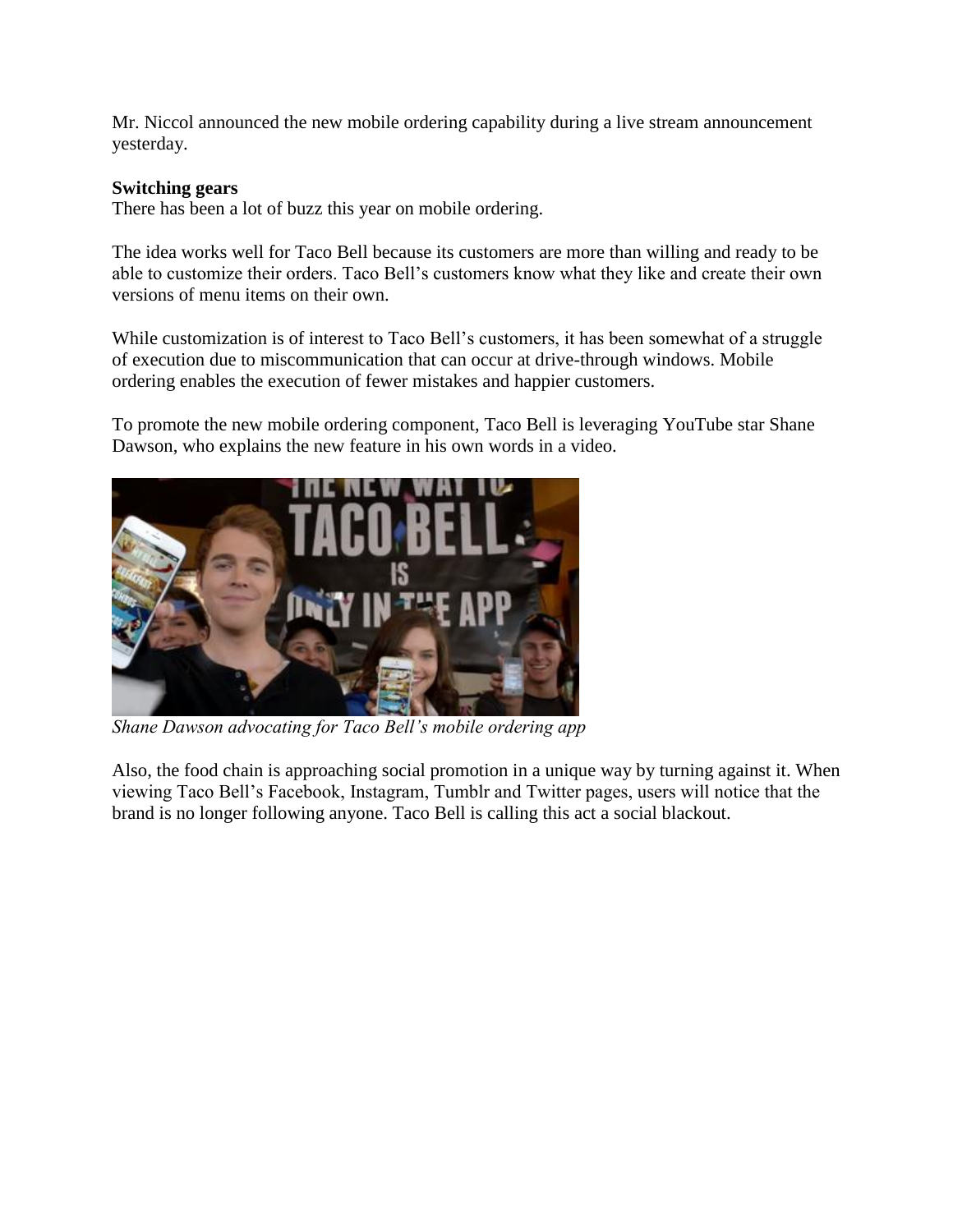| $\bullet$ T&TR $\circ$   | 12:39 PM                                                                                                                | $\overline{\phantom{0}}$ 69% $\blacksquare$ |
|--------------------------|-------------------------------------------------------------------------------------------------------------------------|---------------------------------------------|
|                          |                                                                                                                         |                                             |
|                          |                                                                                                                         |                                             |
|                          |                                                                                                                         |                                             |
|                          |                                                                                                                         |                                             |
|                          |                                                                                                                         | ☆ +2 Follow                                 |
| Taco Bell ●<br>@tacobell |                                                                                                                         |                                             |
| #OnlyInTheApp            |                                                                                                                         |                                             |
| TacoBell.com             |                                                                                                                         |                                             |
| <b>0</b> FOLLOWING       | 1,437 FOLLOWERS                                                                                                         |                                             |
| <b>Tweets</b>            | Photos                                                                                                                  | Favorites                                   |
|                          |                                                                                                                         |                                             |
|                          | <b>Taco Bell @tacobell</b><br>Mobile ordering is here. Download Now:<br>smarturl.it/kskou4 #OnlyInTheApp<br>I<br>IT'S - | 1h<br>╻┕╻                                   |
| $\leftarrow$             | 1,155<br>$*980$                                                                                                         | 12.                                         |

*Taco Bell's Twitter account homepage*

The blackout is also live on Taco Bell's homepage at tacobell.com. The food chain made a video to explain the movement further.

*The New Way To Taco Bell Isn't On YouTube. It's #OnlyInTheApp.*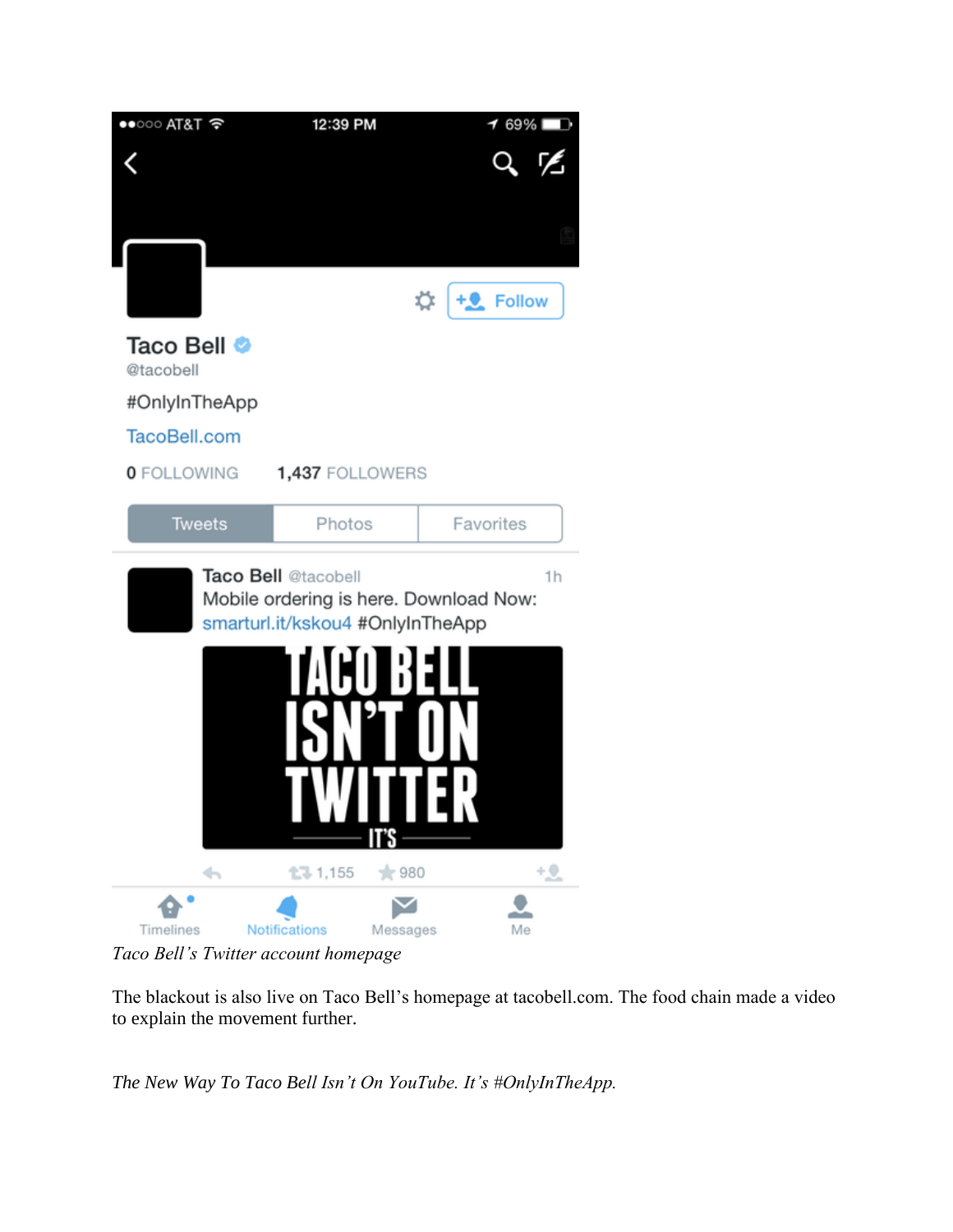Through these efforts, Taco Bell is promoting its app and requesting that all interaction with the brand is done via the mobile channel and its app.

Digital agency DigitasLBi created the mobile design and digital campaign for Taco Bell, which includes paid digital media and the social media blackout. The agency also created the corresponding hashtag #OnlyInTheApp to go along with the campaign's efforts.

"DigitasLBi created the mobile design and digital campaign, which includes the blackout happening across all of Taco Bell's digital and social channels," said Dean Rubenstein, vice president and group director at [DigitasLBi,](http://www.digitaslbi.com/us/) San Francisco. "To prove the new way to Taco Bell is only in the app, we engaged our loyal social followers, as the brand always does, to get their attention and make a memorable disruption.

"Taco Bell is now the first fast-food chain to offer mobile payment and ordering in the restaurants and in drive throughs," he said.

In another form of leveraging technology, Taco Bell has been using Google Glass for member training and other work purposes.

## **Customization at the forefront**

Taco Bell's new mobile ordering component allows users to submit orders from anywhere and at any time.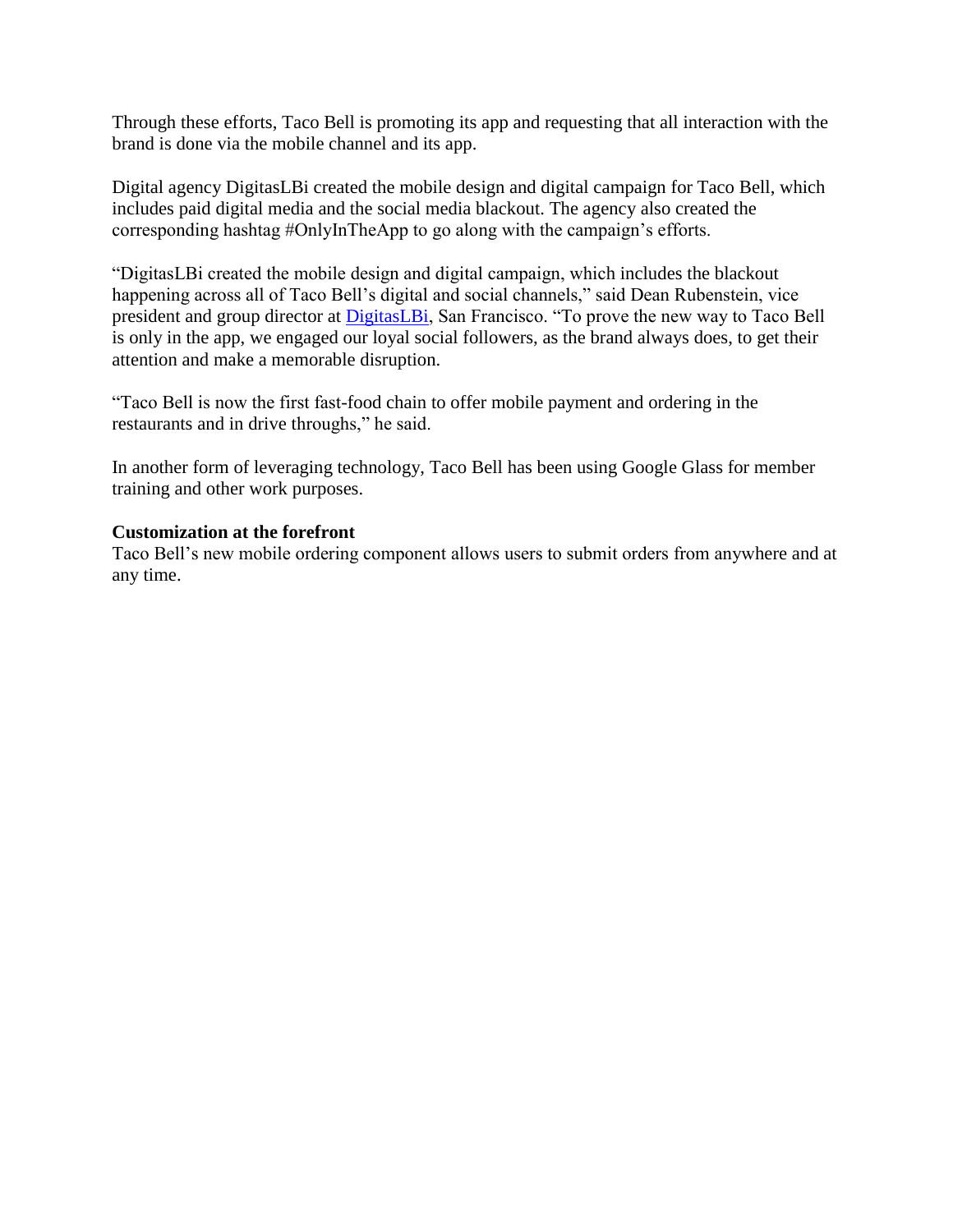

*Taco Bell's mobile ordering*

Users can select add-ons to their order and customize it entirely to their preference. Users then pay for their order on the app with a credit, debit or Taco Bell card. They can also select how they will retrieve their order, whether it be in-store or in the drive through window.

Users can check-in from their lock screen, or a banner notification on iOS devices, when they arrive to their local Taco Bell store. Once users check in, Taco Bell begins filling the order.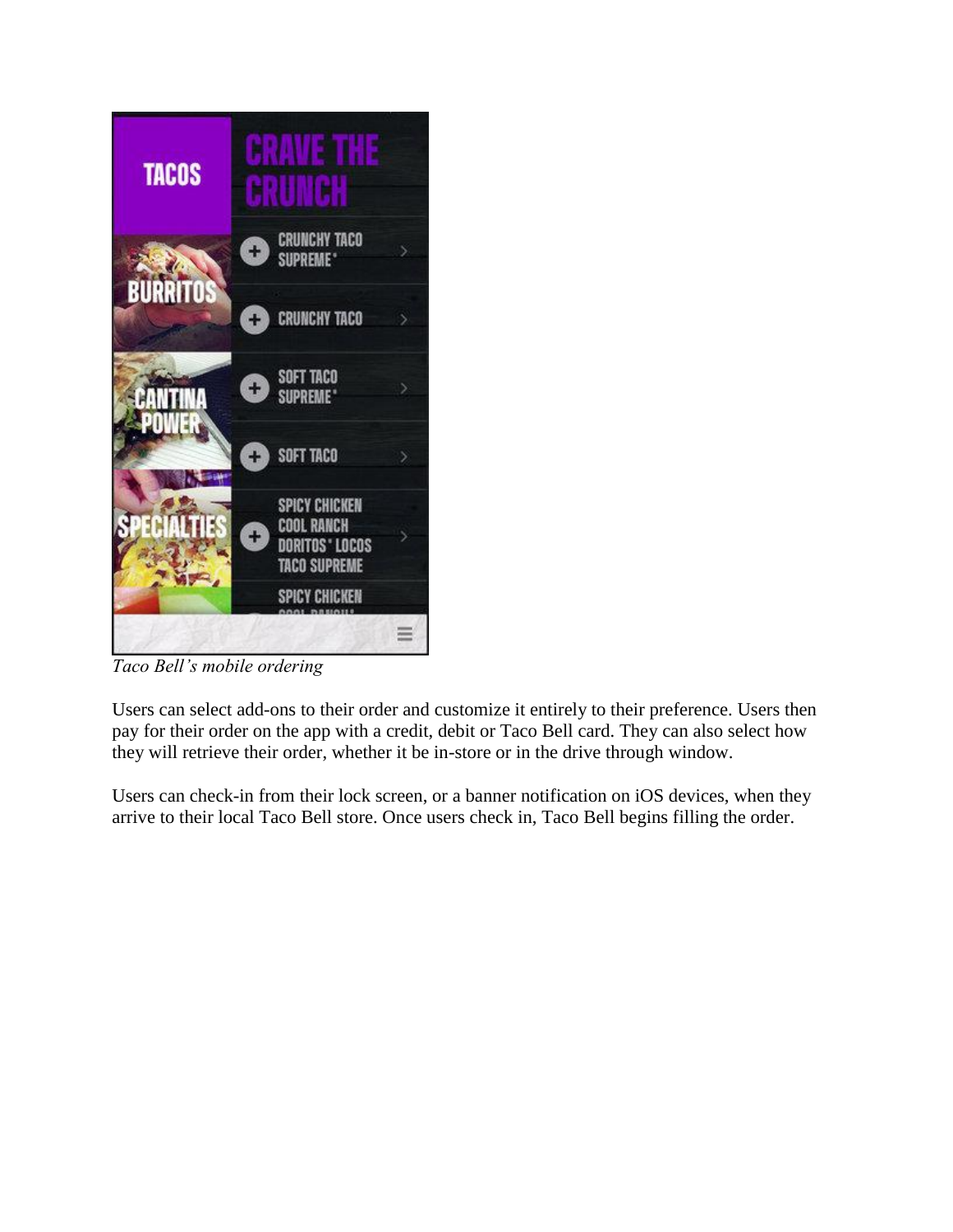

*Users choose in-store or drive through pick up*

When customers retrieve their order in-store, they are able to skip the customer line and are greeted by name by cashiers, making the experience more personal for Taco Bell's customers.

Users can select the time they wish to pick up their order.

A Rotate to Re-order tool on the app allows users to simply rotate their phone to re-submit a previous order. Users can take advantage of this tool if they like to reorder the same menu items for each visit.